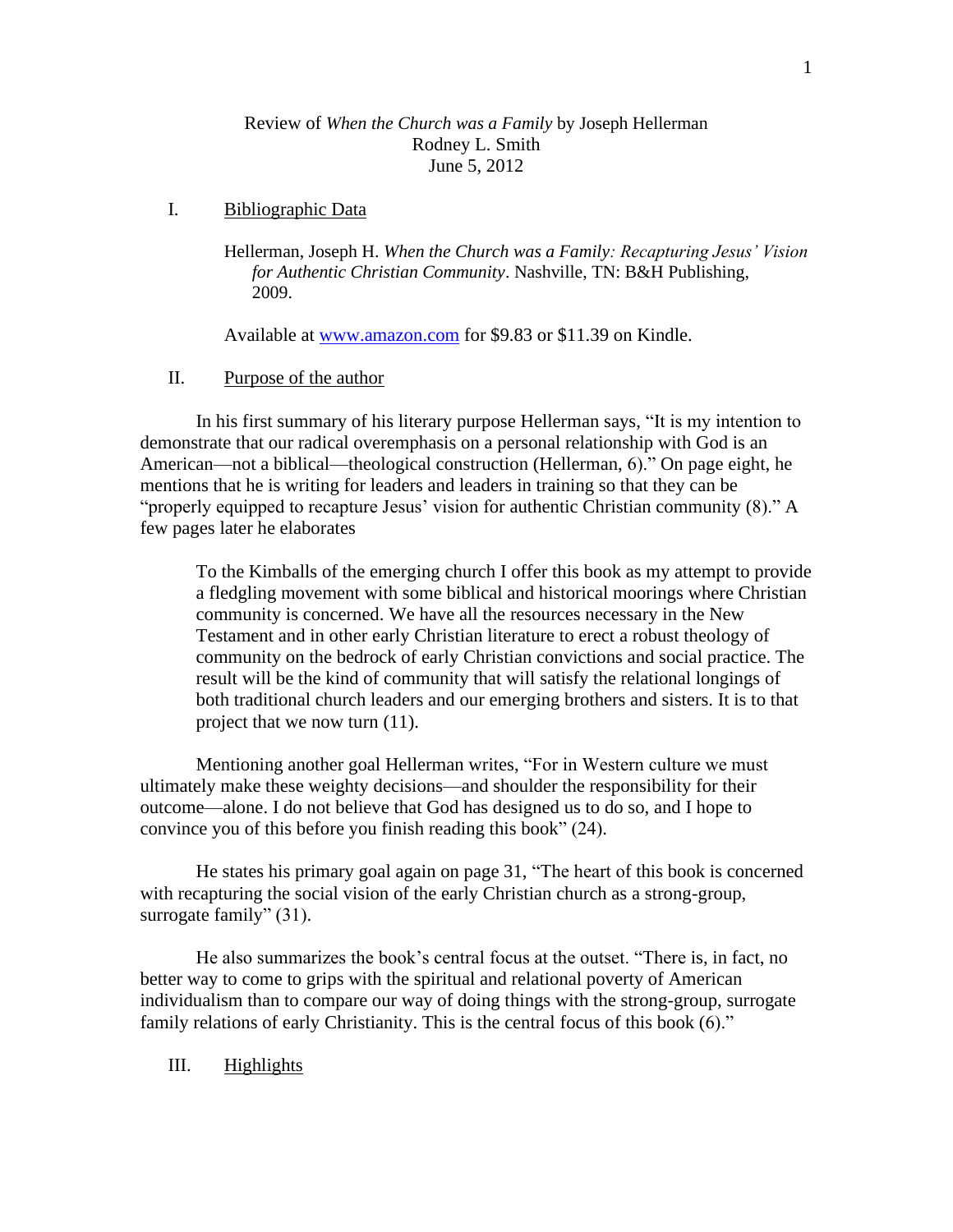In this book, Joseph Hellerman stresses the idea that Christian spiritual growth and maturity must take place in the context of community. He suggests that Western postmodern society's individualistic ideology is a major hindrance to the well-being of the Christian church. Postmodern America is a radically individualistic society in which personal fulfillment is widely considered the highest priority. The breaking up of marriages and church congregations is due to more than personal sin. Our society has conditioned us to believe that personal fulfillment always takes priority over the relationships in our lives. Such a phenomenon is unique to Western postmodern society.

In times past, especially in the first century and pre-first century biblical eras, as well as in most of the non-western world today, this is not the case. Rather than being individualistic or "weak-group" cultures, as Hellerman calls it, they are "strong-group" or collectivist societies in which the well-being of the group, be it the family or village, takes precedence over the personal happiness of the individual. In modern America, we scarcely think about our loyalties to our country, employer, family, and church, but in ancient Israel, other modern non-western cultures, and the first century Christian church the opposite is true. Hellerman uses the example of Josephus who, pleading with his fellow Judeans to surrender Jerusalem to the besieging Roman armies, offered the lives of his entire family and his own life also if perhaps it would make Jerusalem's would-be protectors wise up and surrender the city.

Life in a collectivist society was not wrought with the same stressful dilemmas as is our modern individualistic society. Countless single student adults have little or no direction as to what to do vocationally with their lives. The freedom to decide one's vocation, spouse, and place of residence has left multitudes dazed and lost in the endless sea of possibilities. In collectivist societies, this is a nonissue because each of these three major life decisions is decided for the individual person by his or her parents and family of origin. Modern Americans measure their individual worth and the value of others by their vocations, but, in collectivist civilizations, identity is firmly rooted in the groups, especially family, to which someone belongs. Psychologists and counselors do not help much by isolating the person who has difficulty navigating through weak their relationships but serve mainly as a crutch for such a weak person. Contrarily, the New Testament church functioned more like a strong-group family in the Greco-Roman world.

In the world of the New Testament, family priorities were much different than those of contemporary American society. Unlike Western society in which marriage is the most valued relationship, the bond between blood relatives, especially among siblings, was considered of most importance in the ancient world. Marriages were usually arranged in order to strengthen the extended family and ensure its well-being, and it was their own blood relatives from whom the husband and wife could expect emotional support and companionship rather than from one another. Hellerman hopes that these patterns will shed much light on the use of family language and imagery in relation to the church—the family of God. Then he offers several examples of "sibling solidarity" in the second century and other biblical time periods (41-50).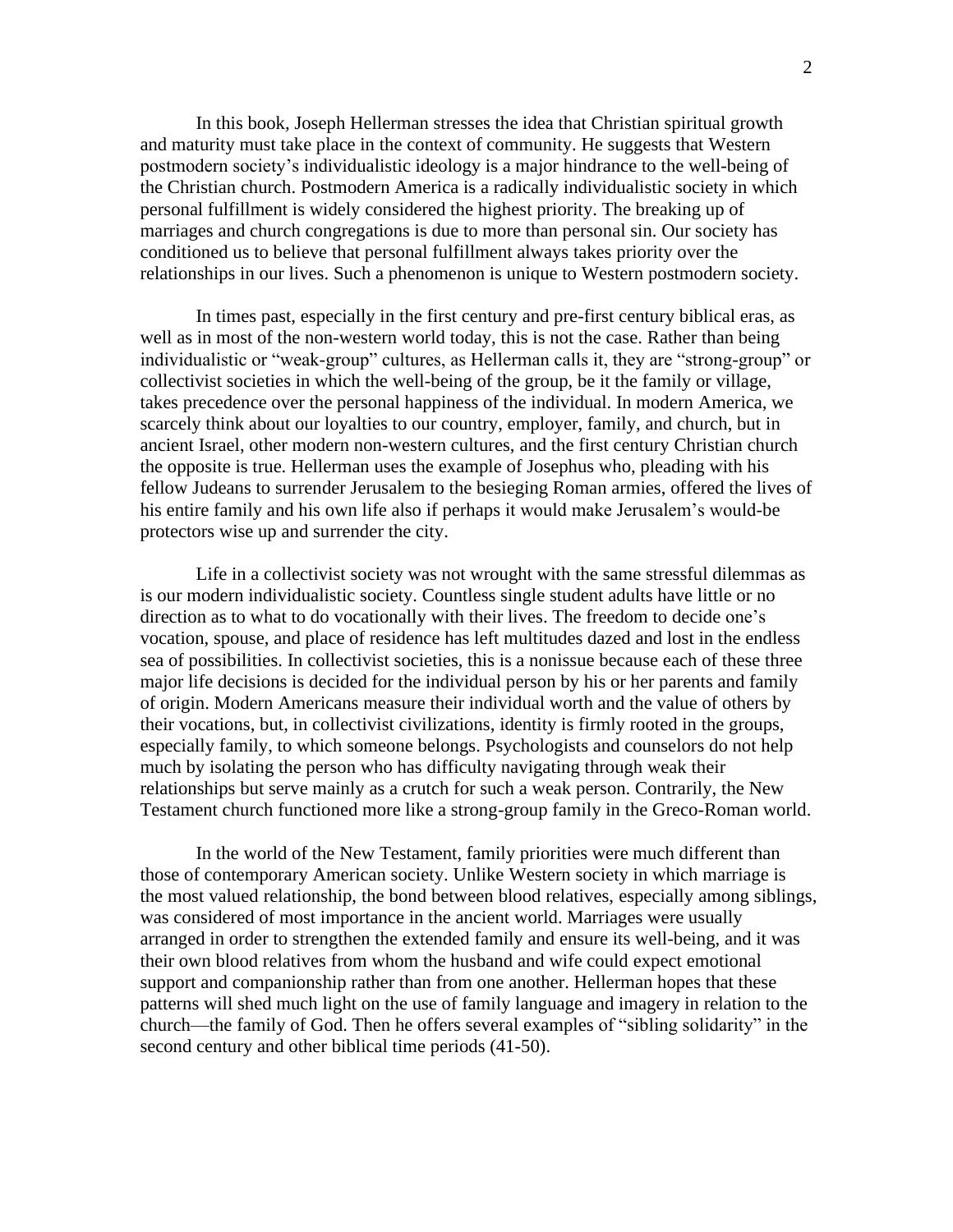Jesus himself called for his disciples to forsake their families and some of the responsibilities thereof in order to be his follower. He disgraced both himself and his own family publicly by failing to defend their honor and provide leadership for them. Many modern evangelicals try to downplay the harshness of Jesus' anti-family rhetoric, but being too quick to harmonize or smooth over these difficult sayings misses the sharp point which they are intended to make. In order to understand them, however, they must be viewed from the cultural context of Jesus' ministry.

The creeds and confessions from the fourth century until today speak of Jesus' birth and death, but rarely, if ever, mention anything in between. However, the four Gospels of the New Testament focus most of their attention on Jesus' life and ministry. Most of us "comb through" the Gospels asking Jesus is like, but the pressing question for those who witnessed Jesus' ministry was, "What is God like?" which is a profoundly different question (58). We traditionally study the Gospels to examine Jesus and his divinity in order to ensure the orthodoxy of our doctrine. If, on the other hand, we approach the Gospels asking what God is like, we will discover that God is like Jesus, and we will seek to model our lives after his example. Just as the religious leaders of Jesus' day missed the point of Jesus ministry by concentrating on the man, so we today must begin by knowing what we believe about God in order to accurately ascertain his character as revealed in Jesus. The "leap from the manger to the cross" in our own biblical theology often hinders us in following Jesus' model of living (62).

The explanation of Jesus' negative pronouncements against the family is that they are about conflicting loyalties between two groups, the physical blood family and the family of God. Within his strong-group society, Jesus' organizing of a group of followers around him which he referred to as family naturally raised the question of loyalty. Love for God's family was to be placed on the same level as love for God. Thus, the family of God becomes the center entity in the realm of "relational priorities" (65). Jesus also promised that all who had forsaken physical families and possessions to follow him would receive one hundred-fold in return in this lifetime and eternal life in the next (Mark 10:28-30). This was realized in the surrogate family of the church and in their sharing of resources to meet one another's needs. This explains some perplexing passages in the Gospels such as James and John leaving their father to follow Jesus, Jesus' requirement to hate one's family in order to be his disciple, and his refusal to allow a man to fulfill his duty of overseeing his father's burial. Such "Anti-Family Teachings" are meant to resolve a conflict of loyalties between natural family and "Faith Family" (72). Rather than God, family, church, others, the new set of priorities Jesus presents is God's family, my family, others.

Paul regularly employs familial language in his correspondence with the churches he founded. In 1 Corinthians, the apostle pleads with his readers not to sue their brothers in the church. He demonstrated family-like affection toward his converts and taught them to live in family-like unity with one another. During a time of famine and economic hardship in Judea, Paul rallied his Gentile converts in their churches to contribute to the relief and sustenance of their brothers and sisters in Jerusalem. Paul saw this as a duty for the Gentiles since they had partaken of the benefits of Israel and as a tangible way to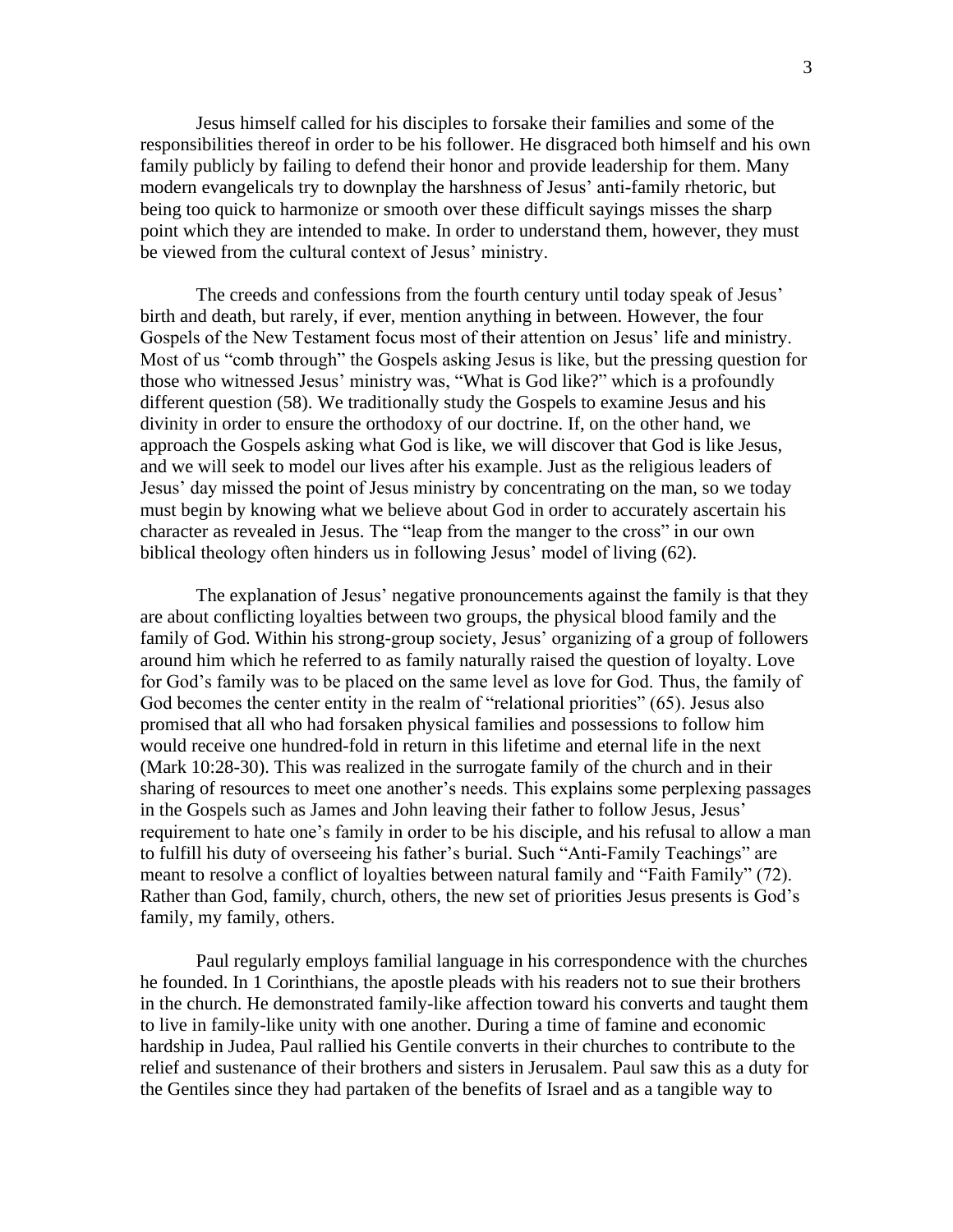express the unity of both Jew and Gentile in Christ. Just as its use is not commonplace within natural families, when Paul makes use of familial terminology he does so as a persuasive tactic. For example, Paul employs this family terminology in his fundraising efforts in order to make his appeal more convincing.

In 1 Corinthians chapter seven, Paul discusses how marriage fits into the "overall scheme of things" within God's plan and family (90). This passage is often approached by attempting to find where singleness fits into God's plan, but it is really about how marriage fits in. He in clear in echoing Jesus' teaching that a man and wife are not to divorce. However, since first-century Christians were expected to marry other Christians but there were cases in which this ideal was not the case, Paul prohibited leaving an unbelieving spouse but allowed the unbelieving spouse to exit the marriage if he or she desired. Going beyond Jesus' teaching, Paul employs the terms "brother" and "sister" for rhetorical effect, contrasting the more important sibling relationship to the secondary, less important relationship between husband and wife. These convictions of Paul harmonize perfectly with first century Mediterranean family values and Jesus' teachings to prioritize God's family over natural family.

In the first, second, and third century Roman world Christians were a minority in society, but the church was strong and united and its family-like care of its own members as well as the pagan poor is an undeniable fact of history. The political and religious environment was "passionately pagan," but the church not only thrived, it also experienced incredible expansion (102). A large part of the church's success was due to the myriad of gods and belief systems in the recently united Roman world, and Christianity offered a straightforward alternative to the confusion. More so than belief, however, what really struck a chord with people was Christian behavior. They behaved like family, shared their material goods, cared passionately for the sick and imprisoned, and ransomed their own who were take captive. To go one step further, their loyalties were rearranged, transferred to, and fixed on Christ and his family even in the face of persecution and under the threat of death, often by or with the participation of their blood families.

Churches today, more often than not, place most or all of the emphasis on the individual when it comes to doctrinal statements. The reconciliation of a person's relationship with God (vertical) is a major part of the gospel, but when believers are converted to Christ they are saved into a community (horizontal). Both vertical and horizontal aspects of salvation are important, and the Scriptures do not downplay either one. However, American Christianity tends to ignore the horizontal aspect of salvation and the Christian life and turn Christianity into a "personal relationship with God" and Jesus Christ into a "personal Savior" (123-124). However, it is impossible to live with God as Father without embracing the Father's other children—a Christian's brothers and sisters in the church.

The Bible teaches that God saves people into community. Just as Israel was rescued from Egypt as a nation, so, in the New Testament church through the third century, salvation was "a community-creating event" (130). This truth does not deny the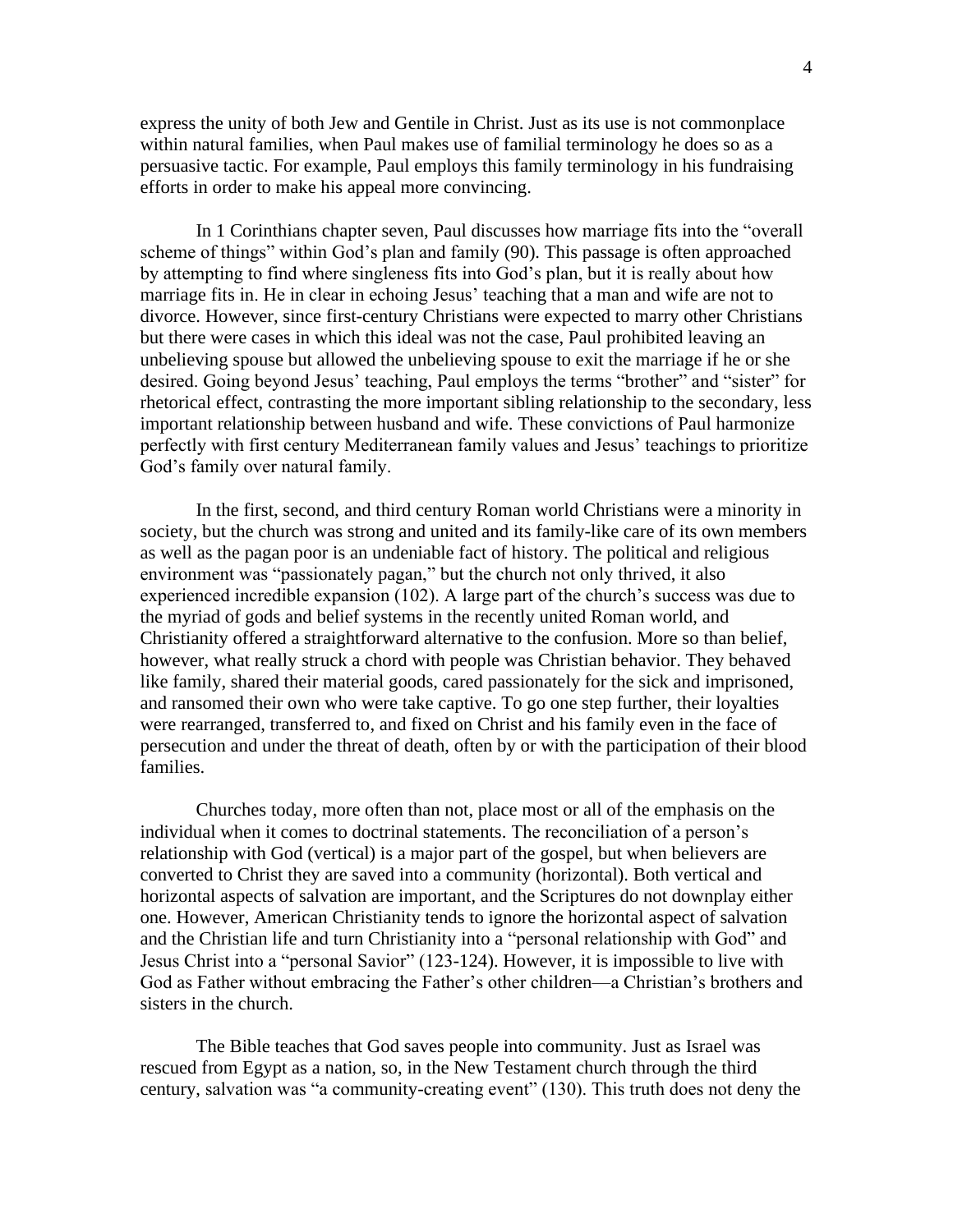importance of the individual to God, but to emphasize the vertical aspect of salvation rather than both vertical and horizontal aspects is to miss God's design for salvation and the Christian life. Such an individualistic approach to soteriology reduces Jesus to a "personal Savior" whom we can drag from church to church and from marriage to marriage (135). If the church firmly grounds its soteriology in collectivist language and expectations and begins to behave more like a family, then perhaps it will once again be as effective in evangelism as the early church of the first three centuries.

The New Testament family, like a natural family, shares its material wealth with one another as if what individual members own does not belong solely to them but to the entire group. Christians also share their hearts with one another, rejoicing together in glad times and mourning together in tragedy. Like the apostle Paul to the church at Thessalonica, they feel and express deep affection for one another, and this compassion for one another moves members to action and to care for one another's needs. The family stays together when the going gets tough or when conflicts arise. They accept one another in spite of the faults of others. They grow and mature together. This is not what is seen in contemporary Christendom, however, in which members avoid committing to a group of believers. When confronted with trying or painful circumstances, then readily exchange one church group for another rather than sticking it out, confronting and growing through the pain. When Christians learn that their church is their family, then they will begin to reap the benefits of life in community.

Some easily write off their Christian families when making huge life decisions such as marriage, but Jesus exalted the priority of God's family over that of blood family. This only makes sense if following Jesus is synonymous with "joining his group" (165). Still others are able to heed the Bible's approach to priorities even in matters concerning their families. Those who obey the Word experience benefits far beyond their own lives because they open their lives for God to use in ministry to others. Unfortunately, many still isolate their natural families from the wisdom and love offered to them by the church, but Christians have a responsibility to God's family for the way they live their lives.

Hellerman then echoes his statements in chapter one in which he points out the emotional stress Americans pay for their absolute autonomy in making decisions about vocation, marriage, and residency. The church, he says, can help alleviate this unnecessary stress and help Christians make better decisions. The better a church imitates the early church by embracing "the strong-group, church family model," the better the decisions made by the individuals and families in the church's congregation will be (170). Then Christians will experience the many benefits that come from being a part of a strong group that shares its wealth with and invests its wisdom into each member.

Creating Christian community is the work of God's Spirit and not of human beings. Christians can live out God's intention of strong Christian community as a church in congregations of less than 200 and in a system of smaller group ministries for larger churches. Christian teaching must be converted from unbiblical messages which prompt members to adopt an individualistic consumerist attitude to teachings about biblical community. In church, Christians should begin to sing worship songs together as a group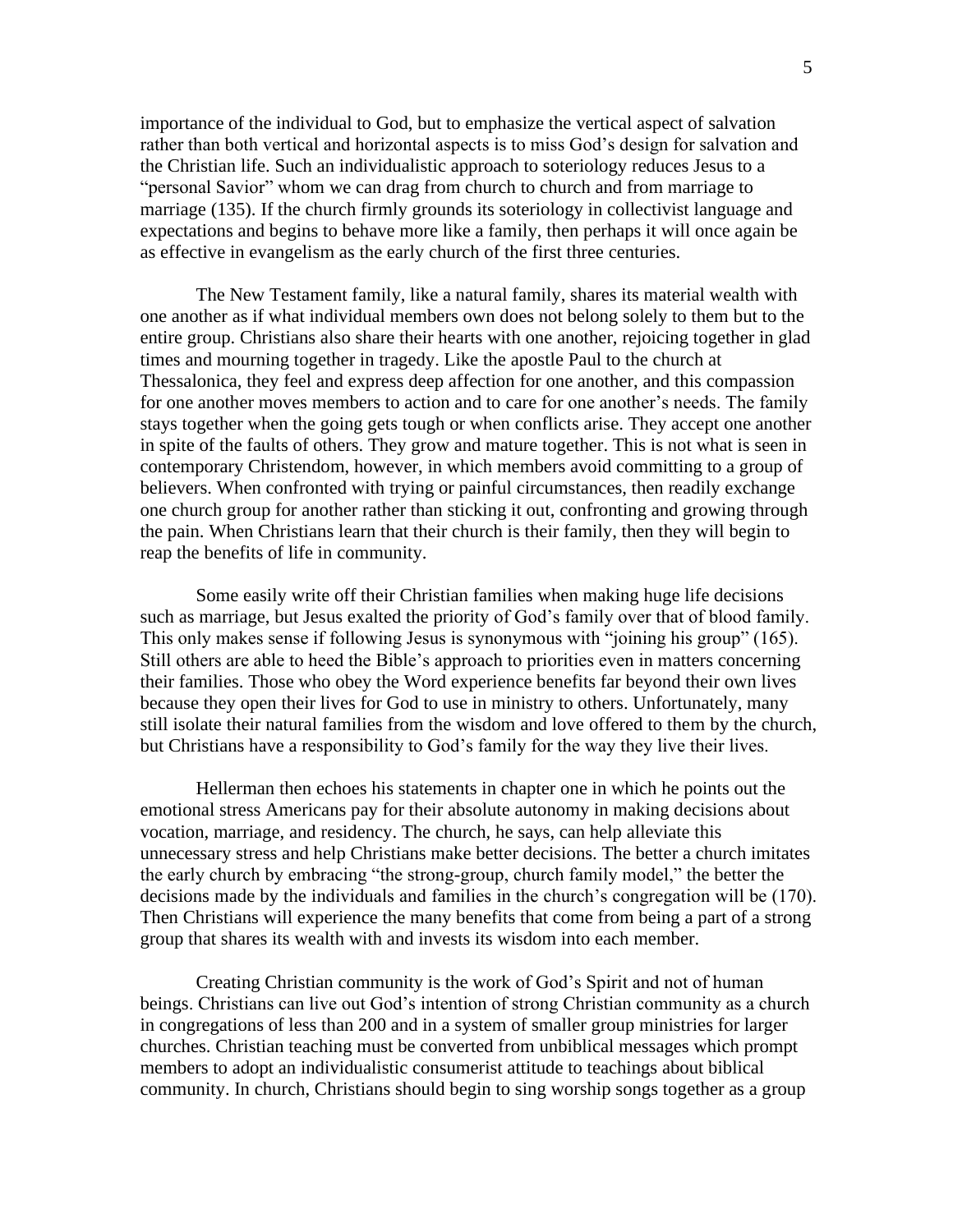rather than as individual worshippers, and teachers must stress the importance of the Christian family in the living out of God's purpose and plan. The concentration of the church and its ministry must change from a Sunday morning show which is designed for keeping track of attendance and giving and focuses members on getting their individual needs met to a relational environment in which true discipleship takes place. Finally, pastors can facilitate this vital change in the way church is done by laying aside secular leadership guidelines for a time and both embracing and embodying the New Testament teaching and model of the church.

When true family loyalty is given to a group, Christian or not, there is always the danger of an abuse of power by the leadership in which a leader or group of leaders takes advantage of the members' strong-group, family loyalties. For this reason, our American culture tends to be suspicious of authority, and many churches are embracing a leaderless methodology for doing church. The real answer, however, is in a system of leaders with checks and balances which prevents too much authority from accumulating in the wrong hands. Both Jesus and Paul provide much instruction for Christian leaders. The New Testament church was led by a plurality of leaders who functioned as servants of the members of their congregations. The church is made up of our true brothers, sisters, mothers, and children, but God is the sole Father and Jesus the only "senior pastor" of every Christian (190).

In addition to biblical teaching, there are also practical reasons for adopting a team approach to church leadership. First, its system of checks and balances protects the group from abuse by an authoritarian leader. Second, it keeps Christians from imaginarily living out their goals and dreams through certain celebrity Christian leaders whom they view as some sort of super Christians. Third, it ensures that the whole congregation gets their spiritual needs met. A variety of spiritual leaders and teachers will inevitably connect with and make sense to more people than a single figure. Fourth, a team of leaders, functioning in family-like loyalty and harmony serves as a model of strong-group, family church life for the larger congregation. Fifth, the leadership team provides "moral accountability" for individual church leaders, and sixth, the team of leaders provides protection for its members from the "emotional rollercoaster" ride between the two polar extremes, "pride and depression" (196-197). Finally, Jesus himself is the church's ultimate example and model of true servant leadership.

In this book, Hellerman examined the early church's appropriation of the ancient Mediterranean family's collectivist values in which the group took priority over the individual person and nuclear family and the strongest relational bond known to humanity was the bond between brothers and sisters. Jesus taught that his followers were a family which surpassed the natural family, and Paul encouraged and expected the congregations to which he wrote to behave as such. The ancient church retained a functional, family model for nearly the first three centuries of its existence. The early church maintained boundaries between those who were inside and outside of the Christian community concerning how they expected their members to behave and believe. These Christians placed the well-being of the church above their own needs, goals, and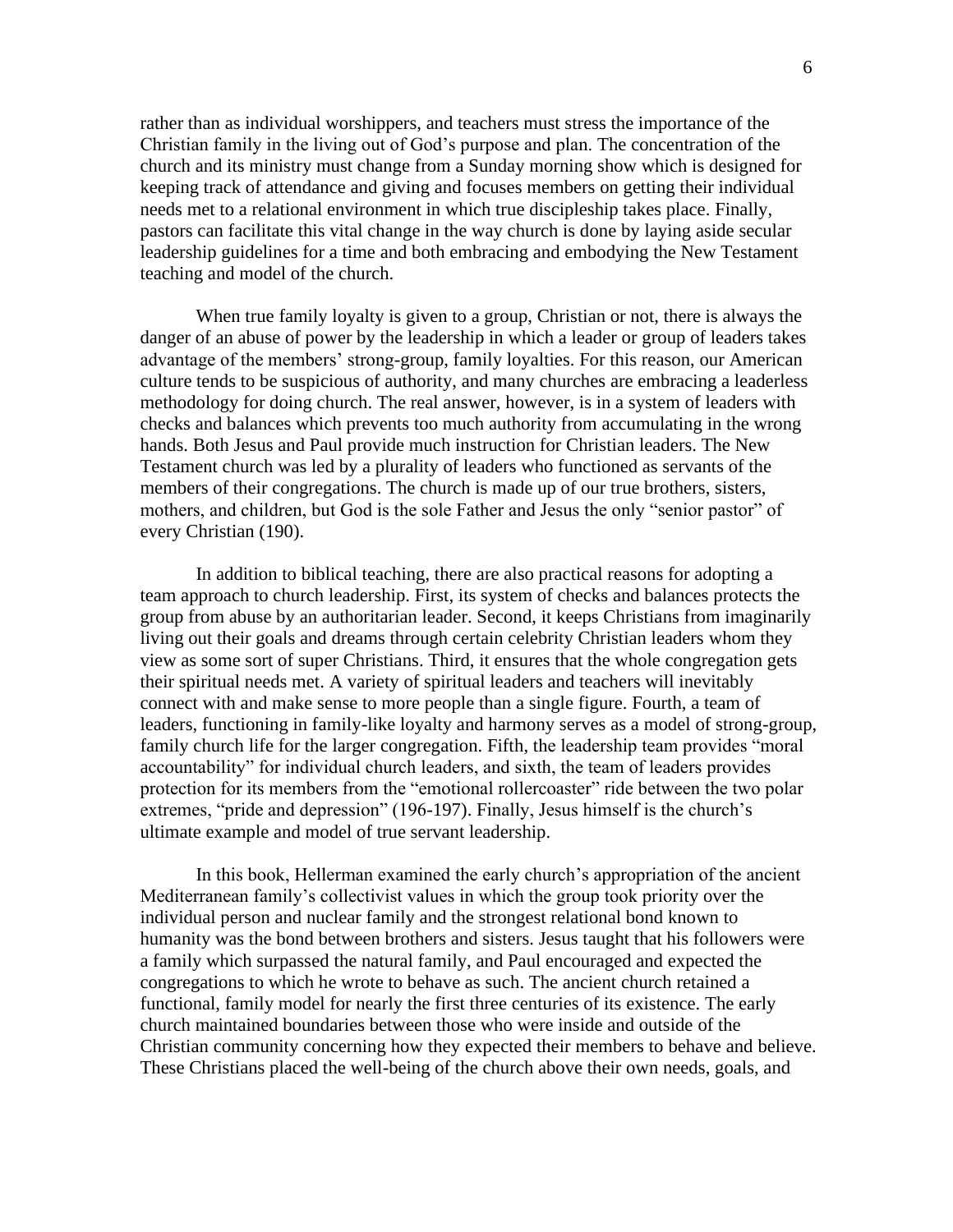desires and counted on the group for assistance when faced with the "material and emotional challenges" associated with belonging to Jesus (216).

In contrast, the amount of loyalty and the number of "meaningful relationships" in today's evangelical churches are declining, and church is becoming more and more individualistic (216). Although God's way will inevitably prevail over culture, all Christians would be better off embracing Jesus' model for Christian community. Christians today are beginning to actively seek for more than what the church is offering. They are looking for a family rather than an institution with leaders that are family members and servants, a church family that cares for its own and for the broken who are on the outside. However, contrary to our current culture's relativistic stance, the church and its leaders must uphold biblical boundaries concerning sin and salvation in order to promote true, healthy, and biblical community rather than merely what postmodern Western society envisions that community should be.

The true thrust of the gospel, the goal of which is to create a family of God's special people for him, must be emphasized. Conversion of the individual is important, but it is the beginning, not the end, of the journey. If conversion is authentic, then it will be evident in the relational behavior of the convert within the family of God. This method of conversion into family is exemplified in the New Testament epistles and the book of Acts. In today's individualistic society, evangelism must be accompanied by education and socialization of individual converts (or prospects) into a collective family of disciples. The invitation of commitment to Christ must be coupled with an invitation to join God's vast family of brothers and sisters. The two cannot be separated and together constitute the holistic message of the gospel. Without being born into true Christian family, newly reborn Christians will not survive.

Many non-Christians have an interest in Jesus but are turned off by the church. This provides Christian leaders the opportunity to cultivate true, biblical, family-style church for their non-Christian friends and neighbors to experience for the first time. This will allow them to make "informed decisions" to join themselves to Christ and to his family (224). Church leaders must lead the way in moving the church from Sunday service into authentic Christian community by connecting with members of their own congregations and fostering brotherhood and friendship therein.

The strong-group, family approach to Christianity worked wonders for the success of the early church and the spreading of the gospel from Jerusalem throughout the entire Roman Empire.

#### IV. Critical commentary

In the opening chapters of the book, Hellerman paints an accurate picture of the ancient, collectivist family and its values and demonstrates the early church's appropriation of such values in its community life and worship. His exploration of the ancient collectivist family model is educational and relevant to his discussion on the church as a family, particularly his concentration on the especially strong bond between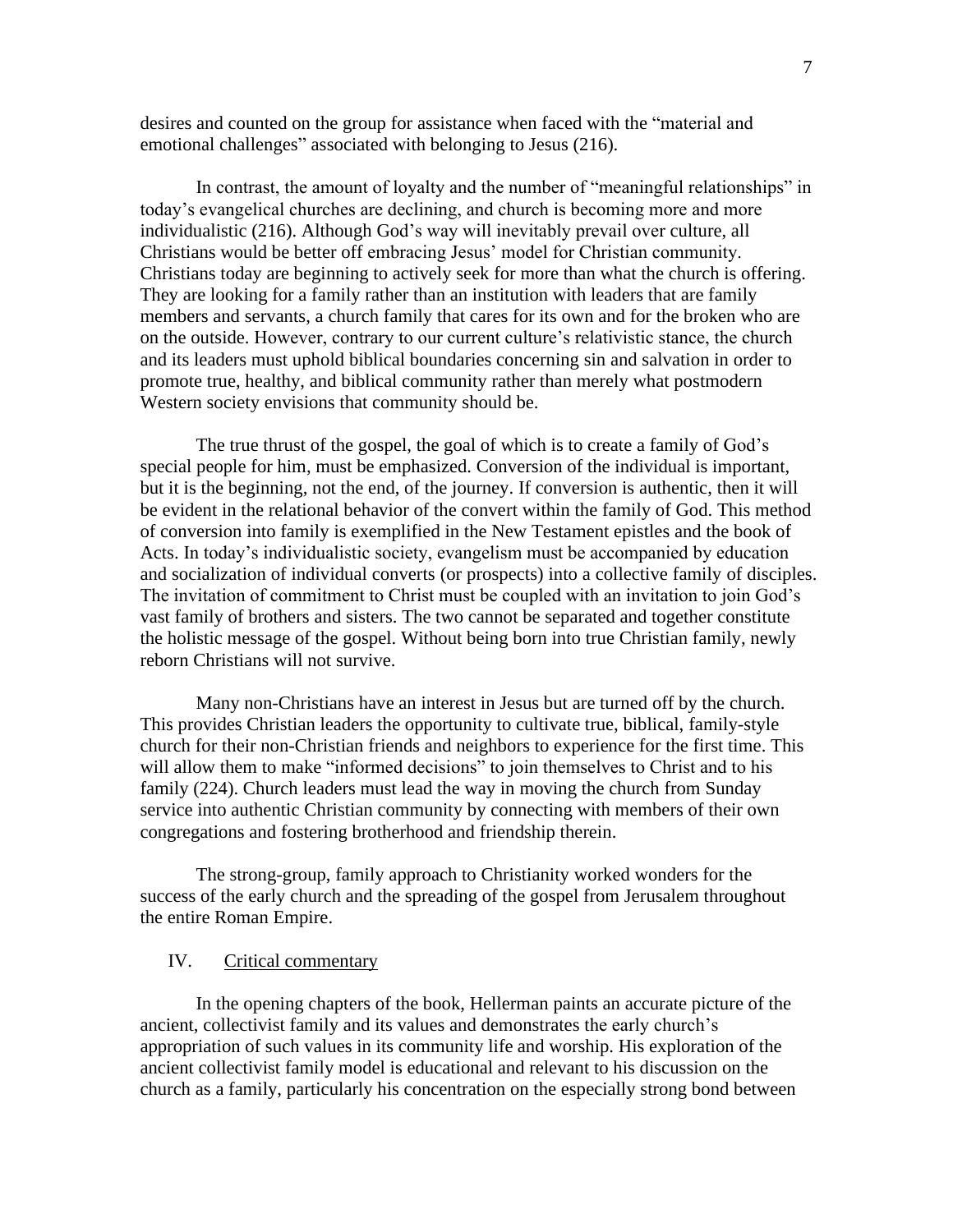siblings. This illustration translates well into the idea of the New Testament since most Christians are accustomed to the brother/sister language of both the New Testament and the contemporary church. His emphasis on the sibling bond of the ancient family and his repeated biblical references to the church as brothers and sisters in Christ effectively urges Christians to think of and treat their fellow members of the family of God as brothers and sisters rather that merely calling them such.

Hellerman demonstrates that the sibling bond is the strongest relational bond in collectivist societies both past and present. He uses this to effectively illustrate Jesus' call to prioritize following him above a person's blood family. In the process, he correctly asserts that belonging to Jesus is equivalent to and inseparable from belonging to his family, the church. His real-life examples, taken largely from ancient history, are especially useful in supporting his various points concerning collectivist values and sibling solidarity. He provides ample biblical evidence in favor of his claims about the community-creating aspect of the gospel and salvation.

I believe that Hellerman is well justified in his unwillingness to downplay the forcefulness of what he refers to a Jesus' "anti-family" sayings (54). However, his claim that Jesus "dishonored Himself and His family" by refusing to answer the call of his mother and siblings, using their call as an opportunity to teach his disciples about God's kingdom stands on especially weak ground. It is weak because it assumes that first century Jews viewed societal and familial norms as more important that a prophet's work of proclaiming Torah to the nation. It is the Torah to which all societal values must bow; first century Judean society was not a secular society but one that centered itself on the religion of the Hebrew Scriptures.

Additionally, to label the response of James and John to Jesus' call as "treachery" is to conclude that their leaving their father with his boat and nets could only have been viewed negatively by both their "abandoned" father as well as the first century readers of Mark's Gospel (68). Such a conclusion simply cannot be ascertained from the biblical text, however, and it totally discounts any honor that might have been attached to a person who was chosen to be a disciple of a rabbi as well as any family pride that this might have entailed. Many scholars agree that Mark's Gospel tends to concentrate on the failures of Jesus' disciples, but the supposition that the calling of James and John and their subsequent response is among the disciples' failures cannot be supported textually.

Hellerman's handling of Luke 14:26 is wrought with both strengths and weaknesses. He points out the vital hermeneutical fact that the word "hate" does not always mean "intense dislike" nor does it always represent the opposite of love. Drawing on the Hebrew root for the Greek word translated "hate," he concludes that "hate" in Luke 14:26 means to "sever one's relationship with' the family" (69). The strength of this interpretation is that would add much in the way of relevance to the word used for hate in the passage. It also renders the passage more readable and less difficult to comprehend. However, although Jesus likely spoke both Hebrew and Aramaic, probably mostly Aramaic, the passage is written in Koine Greek, so a word study of the Greek term would be a better starting point to examine the meaning of the passage.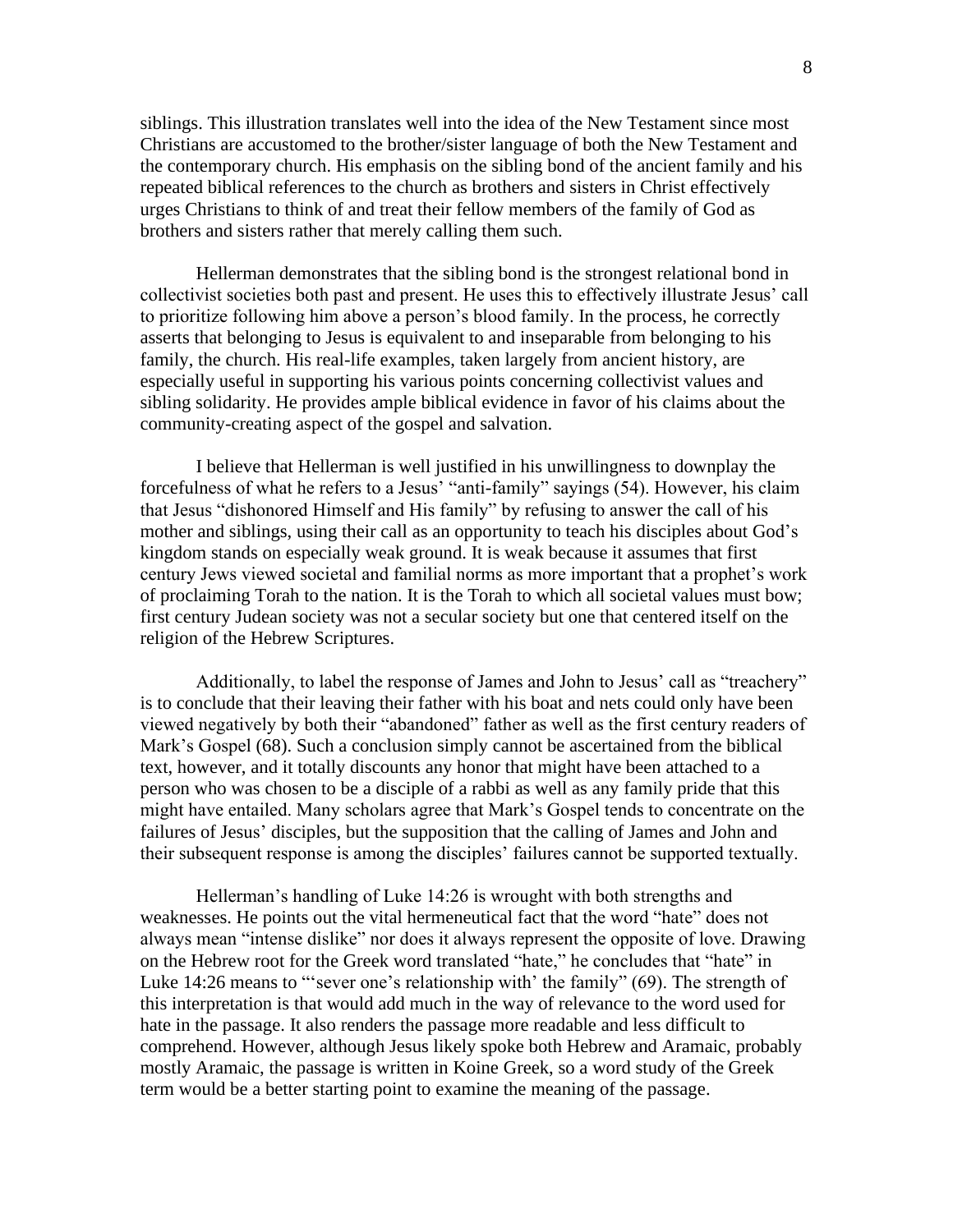The weaknesses of Hellerman's approach to this passage are several. First, while attaching the plain meaning "to sever relationships" to the passage improves its readability, it completely removes any sense of hyperbole from Jesus' pronouncement. Therefore, in order to draw such a conclusion, one must first be able to confidently conclude that Jesus did not mean to use the word as a hyperbole. Such an attempt will inevitably remain inconclusive. Secondly, it ignores the sense of preference which it carries in other biblical passages (cf. Romans 9:13). Third, Hellerman's translation of the passage is just as troubling, if not more so, than ones which utilize the word "hate." If he is correct, then Luke 14:26 would be a command from the Lord to his would-be disciples requiring them abandon and sever all ties with blood relatives in order to follow him. This is ludicrous since, as Hellerman points out on page 69, this was not always the case. Finally, it would be an etymological fallacy to conclusively determine the meaning of a word used in a certain literary contest based solely on the meaning of its root.

It is more likely that "hate" in Luke 14:26 carries the same sense as it does in Romans 9:13 and in Matthew 10:37—the sense of preference. Jesus is not calling his disciples to abandon their families as a prerequisite to following him. Rather, he seems to be calling his disciples to forsake their blood relatives if they get in the way of following him. Jesus, as God, is to have first priority in their lives, and, as Hellerman points out so well, prioritizing God means prioritizing his family. Furthermore, if a person is faced with the ultimatum to serve God or serve one's family and he or she chooses to reject the family and serve God, this is the same as loving God above all else and hating one's family since love is action and not merely an emotional feeling. Therefore, to cease being an active, supporting member of one's natural family in favor of active participation in the family of God is the absence of loving action toward the former and is thus hate.

Another one of Hellerman's speculations is concerning the famine mentioned in Acts 11:27-30 for which Paul organized the collection of a relief fund by the Gentile churches to the saints in Judea. The author quotes the above passage wherein it states that a prophet named Agabus predicts the famine, but then Hellerman ignores this revelation in his consideration of what possibly caused the economic downturn. He offers an overbudget widow's fund and exhausted resources due to hospitality toward pilgrims as possible causes of the hardship. However, both of these options assume that the Jerusalem church was at least partially responsible for causing the famine due to the mismanagement of its resources. I suppose this is a possibility in the modern world in which economics are controlled by and dependent on stock markets and central banking systems, but first century Israel was largely an agricultural society which depended on the ground's yield of crops. The "bear market" for which Hellerman is searching is simply a failure of the land to yield sufficient sustenance (85). His subsequent statement which declares that it is understandable why the church suffered during the famine because it was led by "displaced Galileans (Peter, James, and John)" is purely speculative and absurd. It is fairly obvious from the text of Acts 11:27-30 that a "serve famine" is predicted which is going to affect the Judean churches, and God revealed this beforehand which then prompted other churches to send relief to Jerusalem in order that God's family would not suffer the same lack as their apostate neighbors.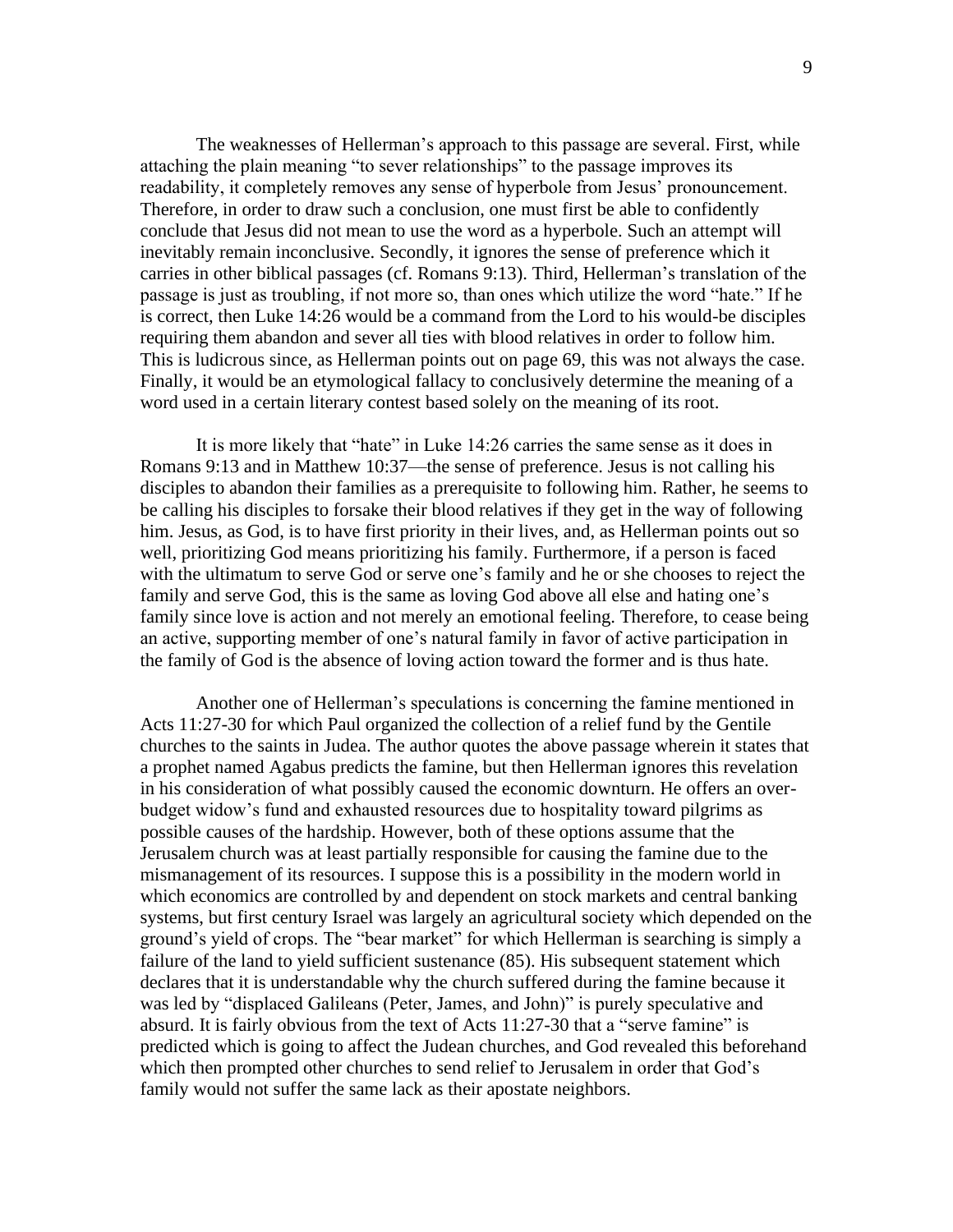Despite each of the above criticisms of Hellerman's conclusions, I found Hellerman's assessment of the Christian church to be extremely culturally relevant. He spoke to true issues such as tough vocational decisions, the challenge of finding a spouse, and the stress caused by an overwhelming number of options. He also hit the nail on the head concerning issues that many non-Christians have with the church. The importance of community is a reviving value in postmodern Western culture, so I share Hellerman's hope that solidarity will continue to catch on in the way we do church. I also share his concern that a focus on relationship without orthodox doctrine is a dangerous road to travel. However, I do not share in his optimism concerning a return to orthodoxy. As the apostle Paul by the Spirit predicted in 1 Timothy 4:1, "In the latter times some will depart from the faith, giving heed to deceiving spirits and doctrines of demons," and this has been steadily occurring and increasing since the first century. It is most unfortunate what Jesus' predicted saying, "Many will say to me in that day, 'Lord, Lord, have we not prophesied in your name, cast out demons in your name, and done many wonders in your name?'" and he will answer them, "I never knew you; depart from me, you who practice lawlessness" (Matthew 7:22-23), but sadly this is how it will play out for the "many" who follow the "broad… way" (v. 13).

Finally, Hellerman is right on with his assessment concerning the church, its ministries, and its leadership. Church should not be modeled after American corporations, but it should work to become everything that Jesus designed it and planned for it to be the true family of God. The first century church was "all together and they had all things common," they sold their possessions in order to meet one another's needs, and they met daily in the temple and in their homes (Acts 2:44-46). They remained "steadfastly" faithful to the "apostle's doctrine" (v. 42), and miracles and signs were accomplished among them (v. 43). The churches of today are a far cry from this model, and I agree with Hellerman that it must be restored. Church leaders must lead the way and humble themselves as brothers and sisters of the congregation, respected and submitted to in love and not by compulsion or spiritual manipulation. Christian leaders must abandon full control of the church over to God and resume their role as trainers and equippers of the body of believers for ministry (Ephesians 4:11-12). Ultimately, Christian ministry must be redefined in order to recover its original significance, taking the focus off of leaders performing a Sunday morning show and returning it to its proper place of ownership within the ranks of ordinary Christians.

## V. Notable quotations

- 1. "People who remain connected with their brothers and sisters in the local church almost invariably grow in self-understanding, and they mature in their ability to relate in healthy ways to God and to their fellow human beings." $(1)$
- 2. "It is a simple but profound biblical reality that we both grow and thrive together or we do not grow much at all." (1)
- 3. "Our uniquely individualistic approach toward life and relationships, so characteristic of American society, subtly yet certainly sets us up for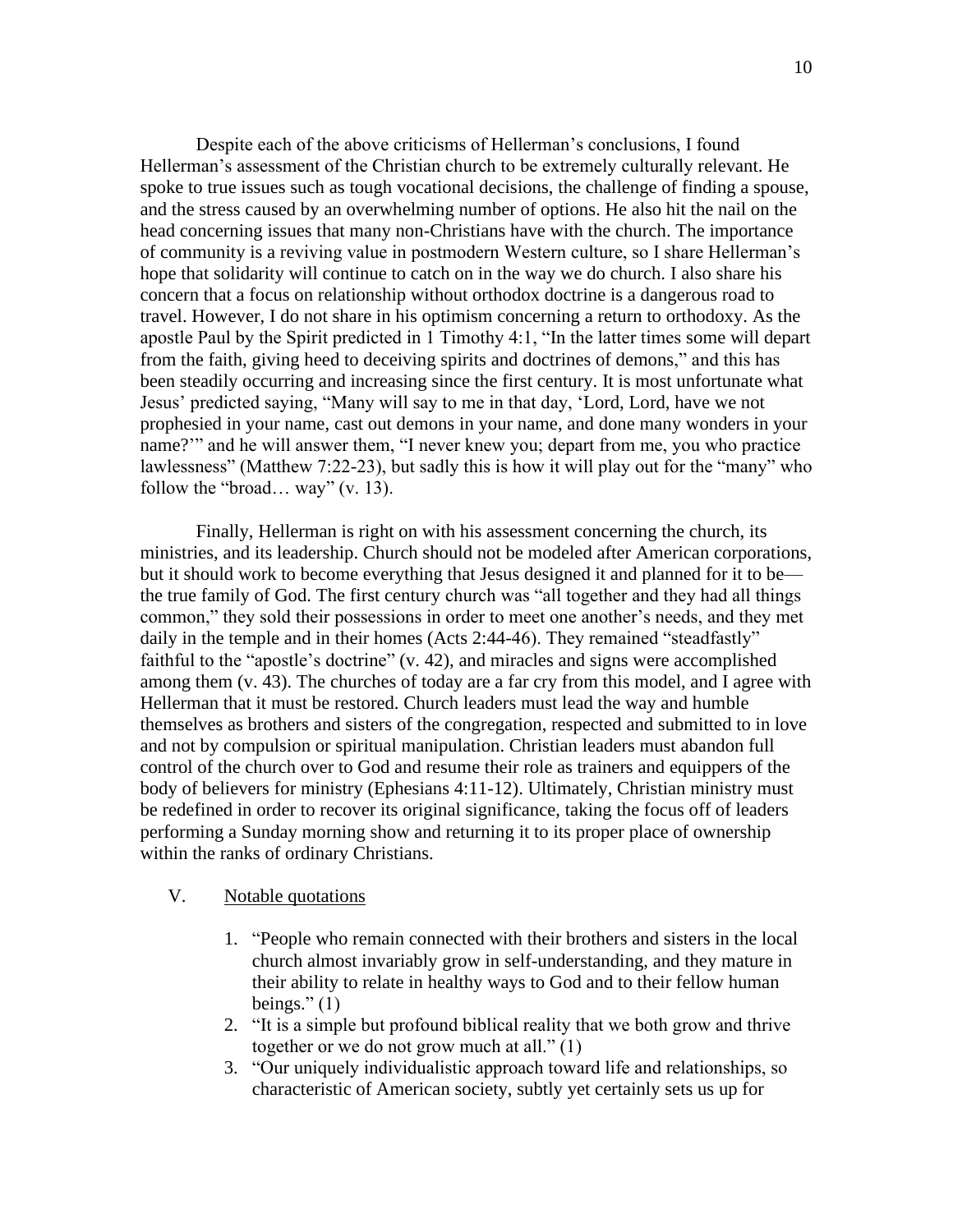failure in our efforts to stay and grow in the context of the often difficult but redemptive relationships that God has provided for us." (5)

- 4. "God's intention is not to become the feel-good Father of a myriad of isolated individuals who appropriate the Christian faith as yet another avenue toward personal enlightenment. Nor is the biblical Jesus to be conceived of as some sort of spiritual mentor whom we can happily take from church to church, or from marriage to marriage, fully assured that our personal Savior will somehow bless and redeem our destructive relational choices every step of the way." (6)
- 5. "As church-going Americans, we have been socialized to believe that our individual fulfillment and our personal relationship with God are more important than any connection we might have with our fellow human beings, whether in the home or in the church. We have, in a most subtle and insidious way, been conformed to this world." (7)
- 6. "The purpose of church, of course, is to help me continue to grow in my personal relationship with Jesus Christ. Or so I have been trained by my culture to believe."  $(15)$
- 7. "Jesus set the ultimate example of this family-first mentality when He gave His life as a ransom for many. As one of our New Testament authors put it, "He laid down His life for us. We should also lay down our lives for our brothers" (1 John 3:16)." (31)
- 8. "For the early Christians, the church was not an institutional organization with a mortgage payment. The church was a living organism with a mission." $(51)$
- 9. "There is much work to be done in our American churches if we are someday to recapture Jesus' vision for authentic Christian community. But embracing a genuinely biblical ecclesiology is a challenge that is well worth the effort. The relational and spiritual health of the people in our churches depends on it." (52)
- 10. "To do traditional Christology—asking "What is JESUS like?" (left-hand side of chart)—with an unexamined conception of God is to risk investing our affirmation of the deity of Christ with our ideas about God, rather than with the reality of God's character as revealed in the priorities and activities of Jesus of Nazareth." (61)
- 11. "It is time to complement our orthodoxy with a robust emphasis on orthopraxis. Only then will we be able to recapture Jesus' vision for authentic Christian community." (62)
- 12. "Jesus would have been much more than their "personal Savior." They would have joined His group." (71)
- 13. "The Carthaginian church family's moral standards were high, but everyone in the church who met those standards was entitled to the financial resources of the community." (101)
- 14. "Our society is at least nominally Christian." (102)
- 15. "In our day and age, the way in which most of us first become acquainted with the name of the first and greatest of all Roman emperors is through a story about the birth of an insignificant peasant boy in rural Judea: "In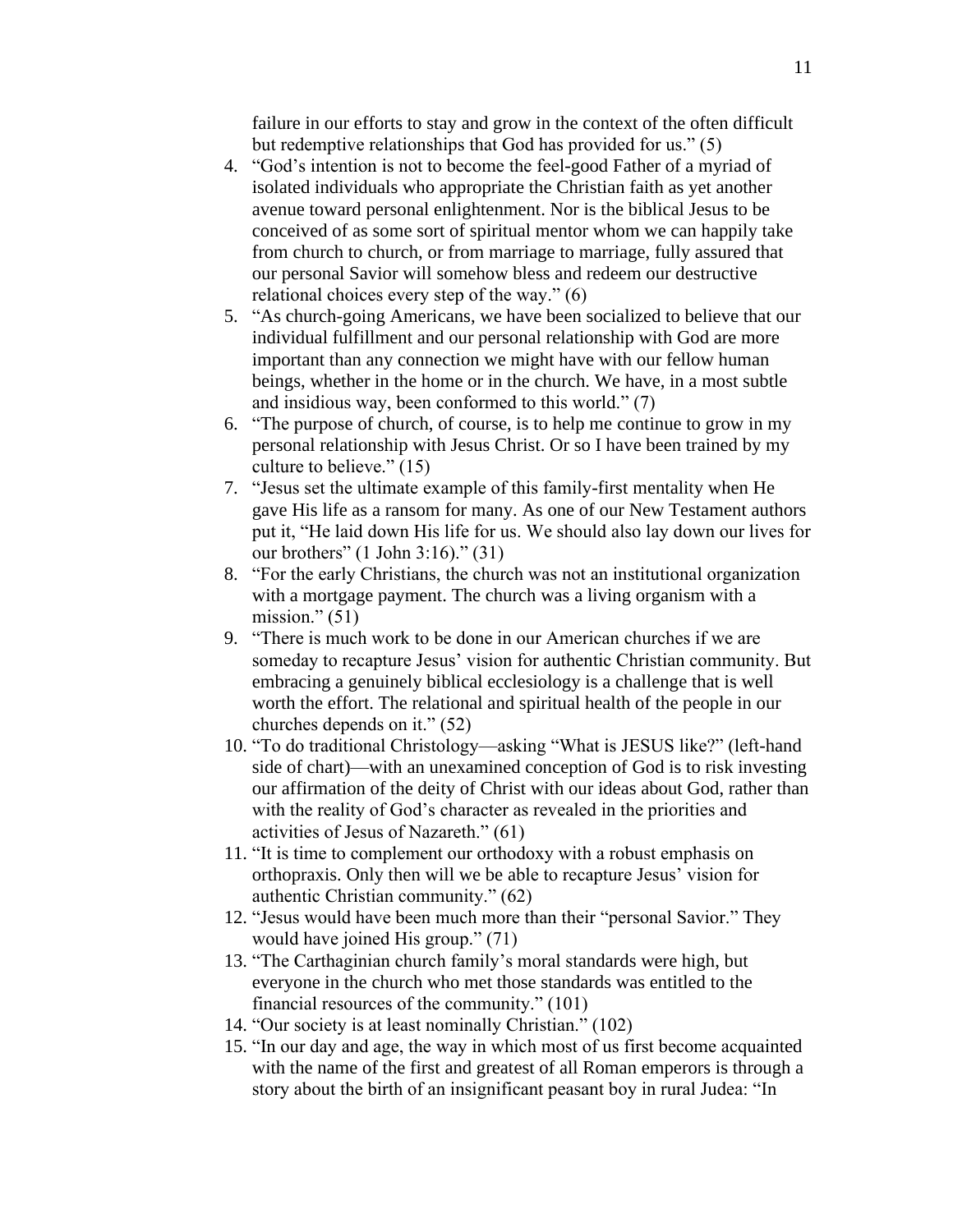those days a decree went out from Caesar Augustus that the whole empire should be registered" (Luke 2:1). God truly has used "the world's weak things to shame the strong" (1 Cor 1:27). He has turned the world upside down." (103)

- 16. "The early Christians responded with an appealing alternative to the state policy of religious toleration: throw out all the pagan gods and replace them with Jesus." (103)
- 17. "People did not convert to Christianity solely because of what the early Christians believed. They converted because of the way in which the early Christians behaved… The ancient Christians were known for their love for one another." (104-105)
- 18. "at Sinai and at Pentecost, was a community-creating event." (130)
- 19. "We cannot stop with the vertical aspect of salvation. We must also embrace the horizontal dimension of New Testament soteriology." (132)
- 20. "'After all, "I can leave my church—or my marriage—and my personal Savior will happily accompany me wherever I go.'" (135)
- 21. "The idea of salvation cannot be reduced to a personal relationship with Jesus. God's plan is much more encompassing. God intends for salvation to be a community-creating event." (136)
- 22. "In the present case, exchanging the New Testament's communitycentered approach to the Christian life for our own culture's individualistic view of spiritual formation has, in turn, subtly skewed our conception of God. God has now been recast in the role of a divine therapist who aids the individual Christian in his or her personal quest for spiritual enlightenment and self-discovery. And Jesus, in the final analysis, has become little more than a 'personal Savior.'" (153)
- 23. "The payoff for making right decisions goes far beyond the boundaries of the lives of those immediately involved." (167)
- 24. "It really does take a village to raise a child or to nourish a marriage. But only a special, supernatural kind of village will do: the surrogate family of God." (168)
- 25. "The closer a Christian group approximates the strong-group, church family model that characterized early Christianity, the better the decisions that are made by the group's individual members and nuclear family units." (169)
- 26. "The priority most churches place upon the success of the Sunday service subtly but powerfully communicates the message that this impersonal, once-a-week social environment is quintessentially what "church" is all about. After all, this is where most church leaders count heads, and this is where we collect the money."  $(177)$
- 27. "If I had to choose, I would rather have our people attending a home group than sitting in our Sunday morning service." (178)
- 28. "If we want to return to the world of New Testament Christianity, the relational environments in our churches must take precedence over our larger weekly gatherings. We will just have to leave it to God to take care of the finances and the Sunday attendance." (179)